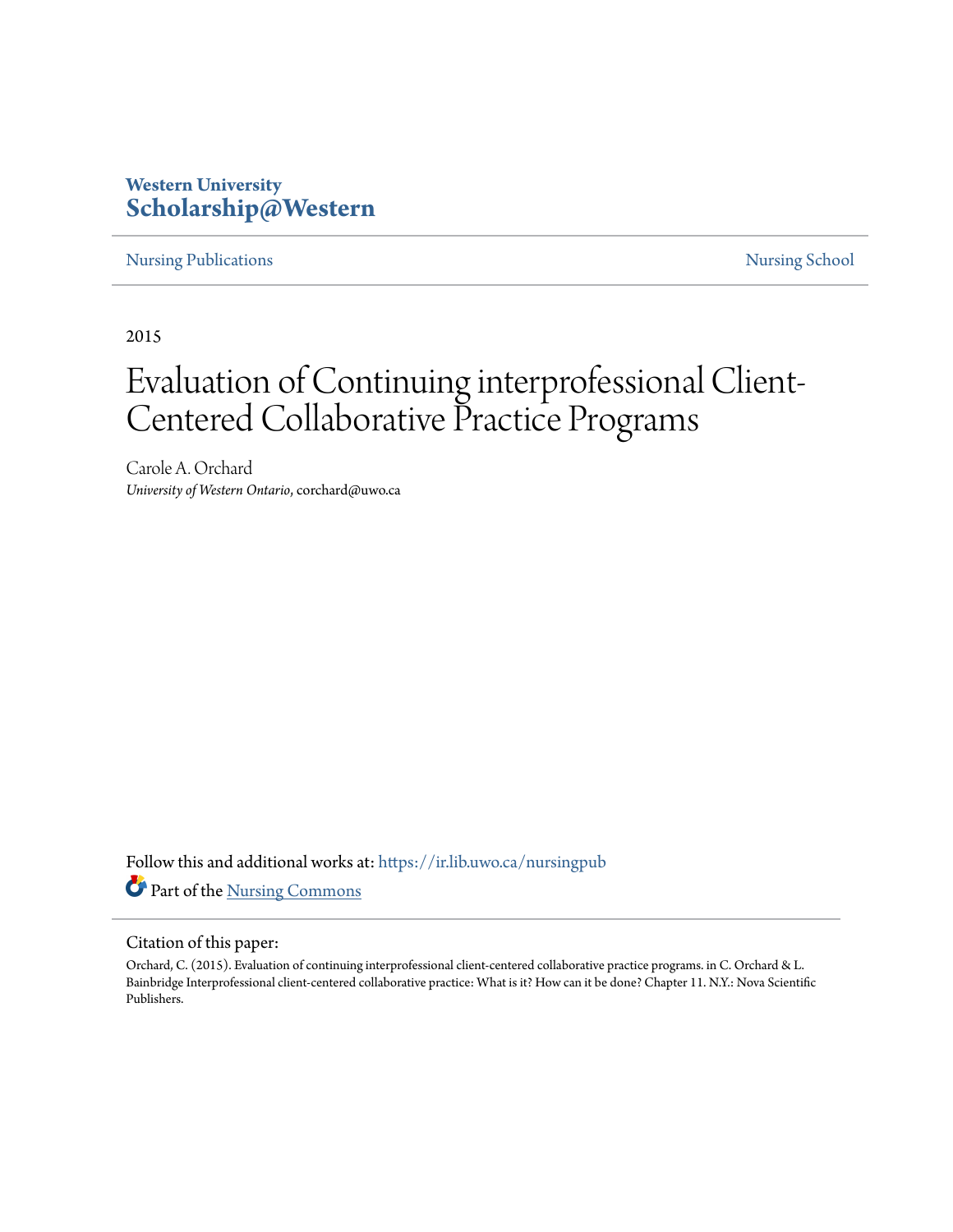*Chapter 11*

## **EVALUATION OF CONTINUING INTERPROFESSIONAL CLIENT-CENTERED COLLABORATIVE PRACTICE PROGRAMS**

#### *Carole Orchard*

Western University, London, ON, Canada

#### **ABSTRACT**

This chapter highlights the value of developing program evaluation approaches that focus on the merit or worth of the learning in relation to the program's perceived accuracy, utility, feasibility, and propriety. A number of approaches to creating a program evaluation plan are provided. A case is made for the application of program logic models (PLMs) to continuing interprofessional education (CIPE) program evaluation. The argument is raised about the comprehensive nature in its application of an open systems approach that allows the linking back to the reason for the program.

A case study is then provided to demonstrate how a manager can apply PLM to a performance problem to build a beginning approach in designing the learning associated with needed performance change within an interprofessional team. A discussion is then provided on how the PLM approach integrates other frameworks advocated for CIPE.

Keywords: program development, program evaluation, program logic model, open systems approach, accuracy, feasibility, proporiety

#### **INTRODUCTION**

Evaluating a continuing educational program at the post-licensure level is often considered last when developing educational programs. However, it will be argued such measurement needs to be an integral component in any **program development**. To understand this important area, we first must define what we mean by program evaluation. Fitzpatrick, Sanders, and Worthen (2004) suggest program evaluation is "the identification, clarification, and application of defensible criteria to determine an evaluation object's value (worth or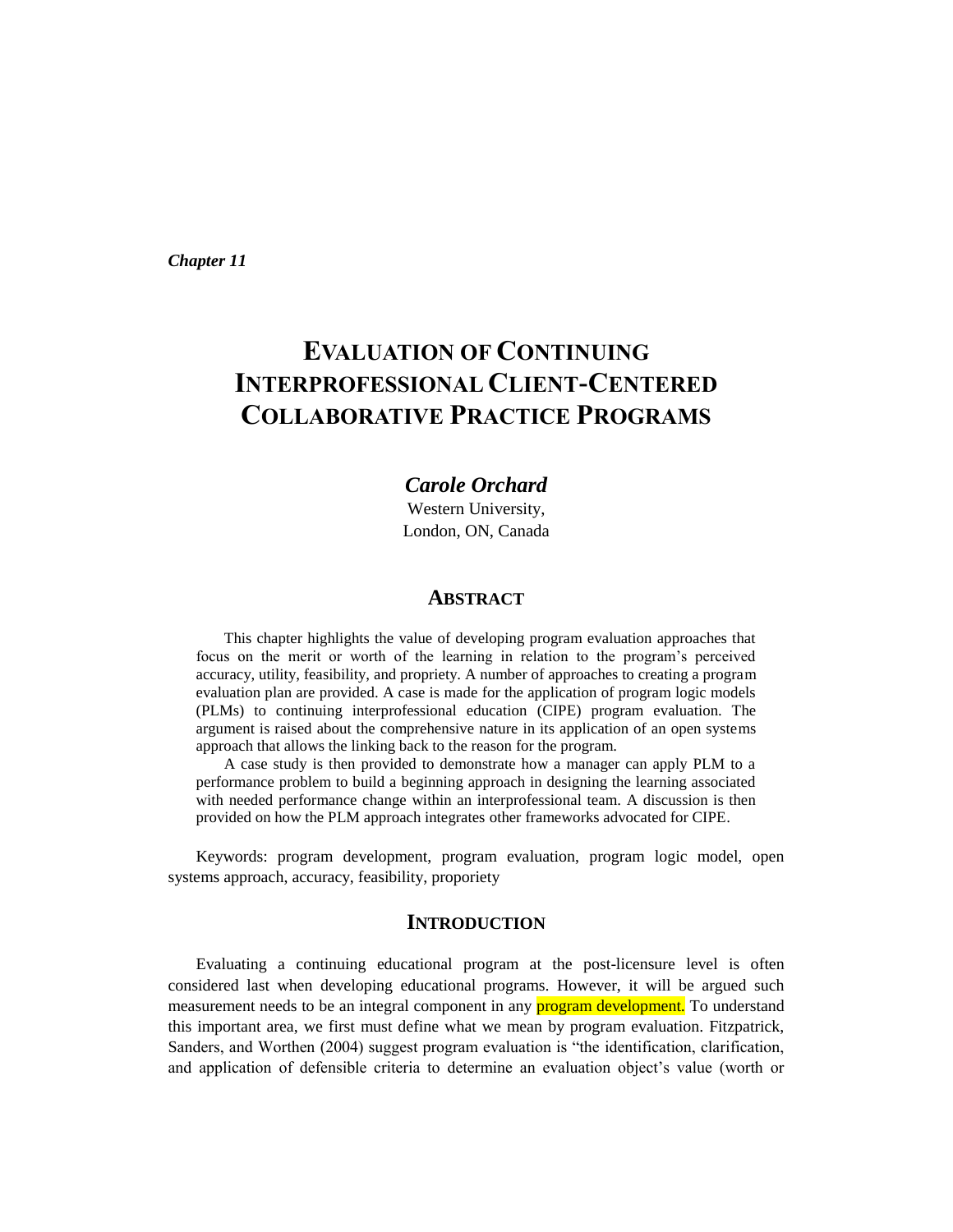merit) in relation to criteria" (p. 5). They further identify four criteria: (a) *accuracy,* relating to the "extent to which the information obtained is an accurate reflection . . . with reality" (Fitzpatrick et al. 2004, p. 7); (b) *utility,* relating to the "extent to which the results serve practice information needs of intended users" (p. 7); (c) *feasibility,* related to the "extent to which the evaluation is realistic, prudent, diplomatic, and frugal" (p. 7); and (d) *propriety*, "extent to which the evaluation is done legally and ethically, protecting the rights of those involved" (p. 7).

*Accuracy* in the context of continuing interprofessional development (CIPD) relates to ensuring the program addresses identified problematic team performance areas as viewed by the participants. As such, how well the learning activities are designed will assist in addressing and providing, where needed, additional knowledge, skill development, or exploration of underlying attitudes that may impede a change in performance. Thus, the program, in order to be accurate, must assist participants in creating plausible connections with what current practice is and how it can be viewed by them as modifiable.

*Utility* of the program flows from the agreement by the participants that the team's areas of performance needing enhancement, if attended to, will change practice in a realistic and beneficial way. This means they must see that there is a personal benefit to them in relation to their time and workload improvements for the program to have utility.

*Feasibility* of the program relates to how well the program is designed and implemented to allow for the planned outcomes to be realized given the (a) time available, (b) setting it is to be provided in, (c) facilitator who will support the learning, (d) characteristics of the participants, and (e) activities being provided to achieve the intended outcomes. When the plan can be implemented within the above it can be considered to be feasible.

*Propriety* relates to how the plan for feedback, assessment of learners, and evaluation of the program itself will be carried out. The processes to be adopted need to attend to the ethical issues associated with any collection of data. Participants providing the data must be assured that measures will be taken to ensure their confidentiality is maintained unless they personally choose to identify themselves. When these conditions are present the program is deemed to have propriety.

Thus, effective program evaluation planners must be cognizant of decisions reached by the program developers (who may be the same individuals) to ensure accuracy, utility, feasibility, and propriety of the program and its evaluation. They next must then consider the approach used in designing the program to identify what to evaluate. This chapter will focus on a variety of strategies that can be used to develop a CIPE program evaluation.

#### **PROGRAM EVALUATION**

The means to develop a **program evaluation** is founded on the decisions made in developing the program. These decisions allow for identifiers to focus on in determining the program's capacity to meet its goals or objectives. Program feasibility provides the parameters around what learning can be supported during the allotted time. Utility of the program influences the strategies that might be employed to address the means to help participants see the need for the performance change required. To gain insight, however, necessitates helping the participants understand their current practice in the chosen topic area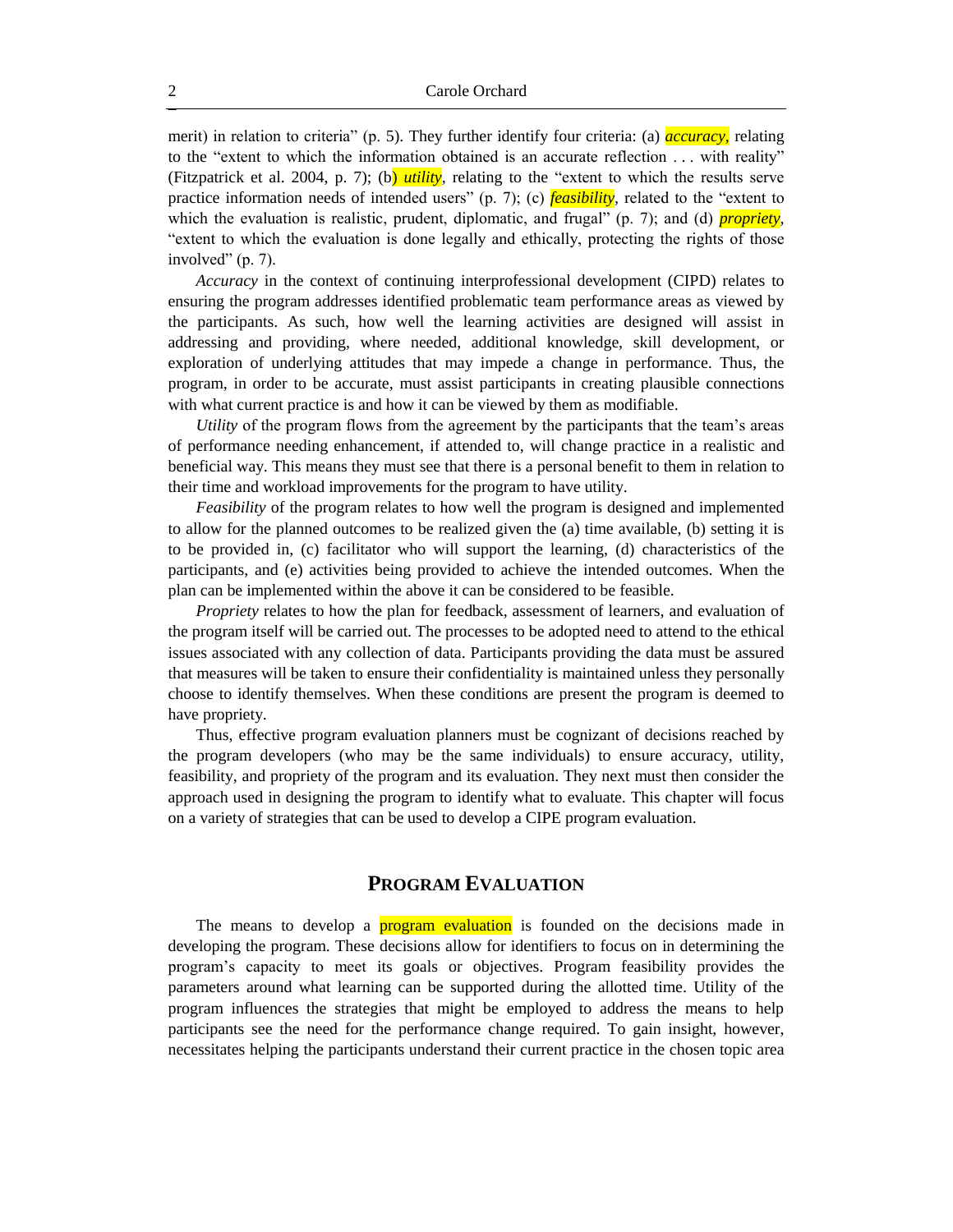and how it is impacting on their team's performance limitations. Then providing the means for the participants to think about new ways to address the identified limitation and be able to try out new strategies to create alternative approaches to overcome the limits that are currently interfering with high-quality care in the chosen topic, in a safe in-program role-play situation. The depth of learning chosen for the program may flow from a variety of suggested frameworks found in the literature, these being Freeth and Reeves' (2004) presage, process, and product framework; the Kirkpatrick–Barr's assessment of learning framework (Carpenter, Barnes, Dickson, and Wooff 2006, p. 148); Armitage, Connolly, and Pitt's (2008) principles for practice framework; and Greenfield, Nugus, Travaglia, and Braithwaite's (2010) interprofessional praxis audit framework (IPAF), to name a few.

In Freeth and Reeves' (2004) presage, process, and product approach, factors that influence how the program is developed, implemented, and outcomes assessed are related to the *presage* decision making*.* These include the context for the learning (what is the setting?) and the characteristics of the program developers (e.g., their expertise and topic of the program), the facilitators (who will deliver the program?), and of the learners (who will be the participants in the program?). While the *process* focuses on approaches being planned for the learning (what strategies are to be used to provide the knowledge, skills, and attitude shifts needed in the participants to determine success of the program) and finally the *product*. For example, the product could be client-centered interprofessional collaborative teamwork or a component within participants' teamwork (Freeth and Reeves, 2004, pp. 44–45). Hence the presage, process, and product framework provides both structural factors that lay a foundation of the program while also identifying the processes or learning activities that are provided that use the structural factors to assist in creating change within participants (Freeth and Reeves, 2004).

A further means used to guide program development is through the Kirkpatrick–Barr framework (Carpenter et al. 2006), which addresses the level of assessment desired through a learning program. Hence, it assists program developers to consider the level of outcome desired in the participants. Each level creates a higher level of learning outcome from the base of attitudinal reaction to learning all the way to change in patient care. It is comprised of four levels with two sub-levels. Level 1 focuses only on learners' reaction(s) to the learning, while Level 2a creates the need for a moderation in attitudes and/or perceptions among learners, while in Level 2b there is also an acquisition of knowledge and skills that influence these changes. Level 3 increases the learning outcome to result in changes in behaviors among the learners, thus necessitating a challenging of their assumptions and consideration of making changes in practice as a result. In the final Level 4 the focus is beyond the learner to 4a addressing changes in organizational practices and 4b in perceptible benefits to the recipients of learners' practice (Carpenter et al. 2006, p. 148). Thus, this framework will assist in determining what the focus on learning activities should be in the program — being designed. Hence, both of the above frameworks can be used in conjunction with each other. While the Freeth and Reeves' (2004) presage, process, and product framework allows for making decisions regarding a desired change based on the structural components available, the Kirkpatrick–Barr framework (Carpenter et al. 2006) allows the level of learning desired to be identified as well as the intended outcomes for the program. The principles for practice framework reported by Armitage et al. (2008) focuses on criteria that can be used as a checklist to ensure decisions are made related to the design and operationalization of the program. These include "effective coordination for strategy and implementation, recruitment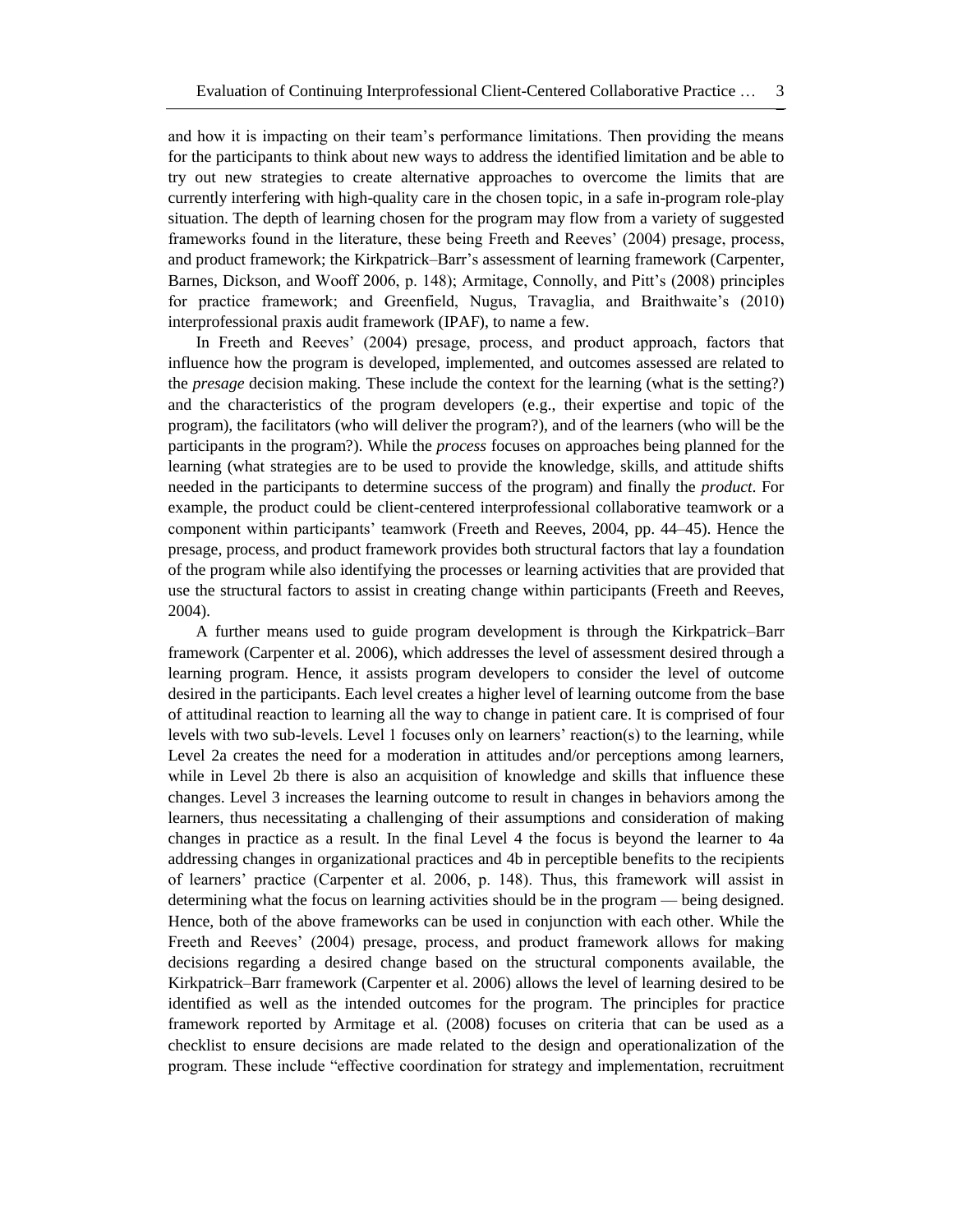and selection of [learners], development of [facilitators], [program] design, delivery and management, practice learning, assessment of learning, monitoring and review, and recruitment of [facilitators]" (Armitage et al. 2008, p. 280). Thus, these principles can be applied as a checklist during both development of and evaluation of any CIPE program.

Finally, Greenfield et al.'s (2010) IPAF is an approach to address Kirkpatrick–Barr's Level 4a. Thus, the IPAF focuses on the organization in which participants are employed and how interprofessional learning and practice is currently being demonstrated. Five components are focused on the "context, culture, conduct, attitudes, and information" (Greenfield et al. 2010, p. 437). The IPAF's interesting audit framework employs an action research approach to create the case study assessment at a unit level. The IPAF may be used as a needs assessment of interprofessional practice by teams to identify their current strengths and areas for enhancement. Thus, the IPAF allows for both a needs assessment and a means to evaluate the transfer of learning from a CIPE program into practice at a team level. The assessment of this transference will be discussed more fully in Chapter 12.

While each of the above frameworks have their strengths, they do not provide an overarching means to develop, plan, implement, and evaluate CIPE programs for their accuracy, utility, feasibility, and propriety in achievement of outcomes through a comprehensive means. A number of approaches have been proposed in the literature. All of these approaches depend on the goals for the evaluation set by the requesters of the program evaluation. Given the need to focus on the impact of change in practice from the CIPE program, one approach to assessment of practice change is through the application of a PLM. PLMs employ an **open-systems approach** that link the reason for the program through a series of decision points believed to be required to lead to a change in performance that is expected to resolve the beginning problem that stimulated the need for the CIPE program.

#### **Program Logic Model Evaluation Approach**

A PLM is based on program theory of change, which "defines all the building blocks required to bring about a given long-term goal" (Center for Theory of Change 2013, para. 1). Another source for PLM design is Wyatt Knowlton and Phillips' (2013) approach to PLMs, which stresses the need to focus around three key questions: "Are you doing the right work? Can you make better decisions? Are you getting superior results?" (p. 12). These questions may be applied in Greenfield et al.'s (2010) IPAF case study approach, but for the purposes of this chapter discussion we will consider the approach advocated for a group change as would be expected within interprofessional client-centered collaborative teams. According to Coffman (1999), A PLM is a depiction of a set of interrelated connections comprised of: *inputs* (what are the resources you needed for the program), *activities* (learning strategies used to achieve the program goals/objectives), *outputs* (products from the program), *short-term outcomes* (changes from the program itself), *long-term outcomes* (changes observed in practice to determine the outcomes from the learning), and *impacts* (changes in previous practice based on the program).

Logic models begin with a hoped for change that will improve the current situation. Hence, the program developers must know clearly why there is a need for the change in performance and have insight into what is the current practice. Thus, the program focuses on the gap between the current and the desired. When known, the intended change in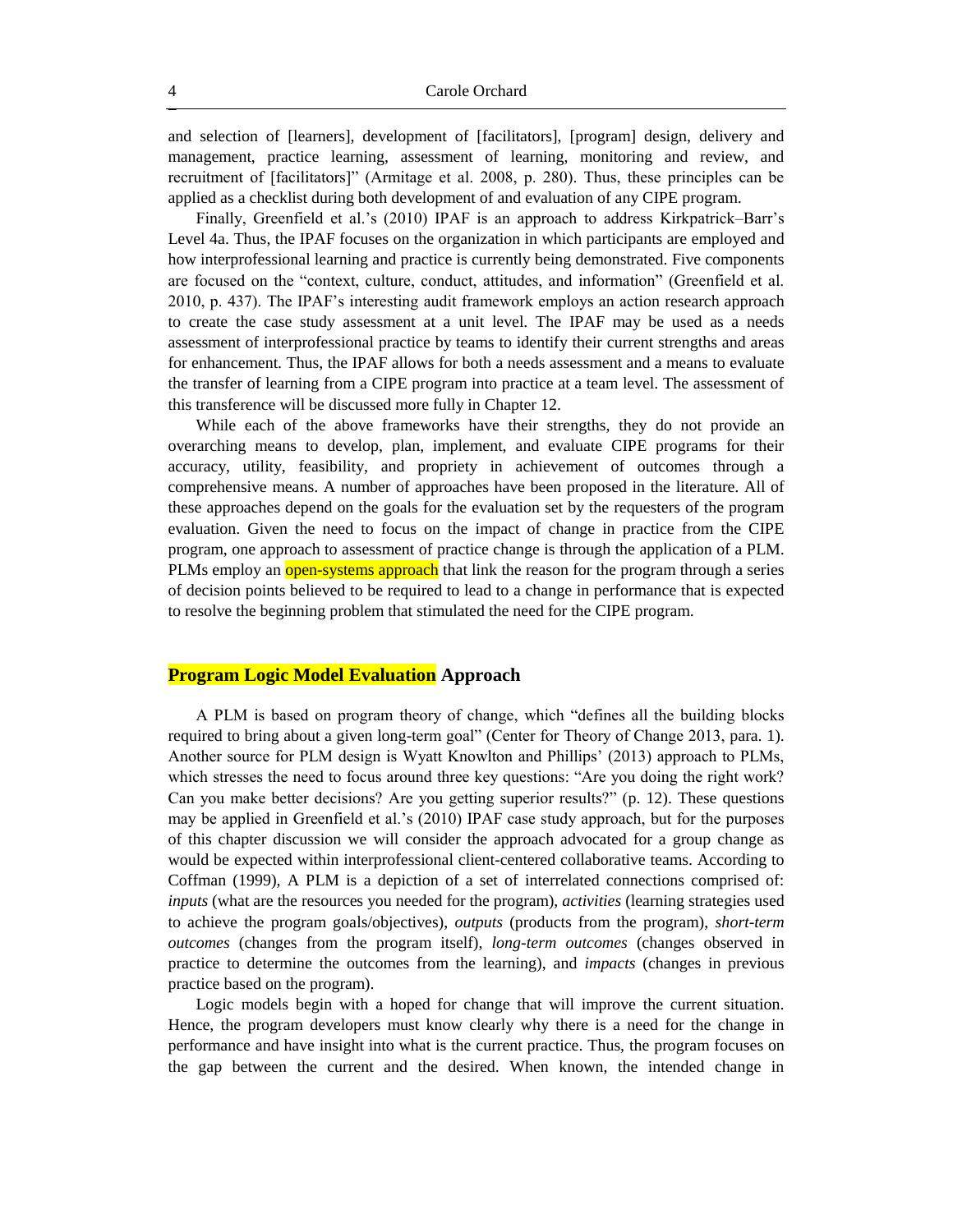performance achieved through the program is assumed to result in an improved outcome from what is currently present (Fitzgerald et al. 2004, p. 79). Another approach is through the application of appreciative inquiry developed by Cooperrider and Whitney (2005), in which participants are encouraged to consider what are their strengths in a given practice area and then to contemplate what their ideal practice in the area would be. The focus again for the participants is the gap between the their strengths and their desire. Learning is then focusing on actions that can be taken by the team to stretch to the desired outcome. The advantage of the appreciative inquiry approach is the focus not on the team's performance problems but on existing strengths in their practice and how to build on these to gain an envisioned higher quality than just overcoming their weak area. The learning activities set out for either approach will vary.

Some may argue other factors outside of the team's practice control may influence their current performance. These may arise from organizational policies, procedures, or controls that are beyond the program being planned and may influence the level of change that can be achieved. Therefore, it is prudent for any program evaluators to state such possibilities as a limitation to practice outcomes. That being said, the needed change providing the basis for development of the educational program and identified change (outcome) remains the focus of the program evaluation.

The foundation for any logic model is the identification of needs or problems with the current practice situation. In the past, potential participants were always invited to complete a needs assessment for their own learning. The problem with this approach is the ability for potential participants to determine whether or not they have a clear understanding of what the ideal (change) in their practice could be. Hence, one's ability to identify needs is restricted by his or her own experiential knowledge. If, for example, some of the team members are new to practicing within interprofessional teams and are unfamiliar with the interprofessional collaboration competencies, they may be unable to identify, in a needs assessment, what learning they need to be able to practice within the team.

Newer approaches to collecting performance needs use literature reviews or assessment of an aspect of practice by having potential participants to complete instruments (questionnaires) that are based on theoretical concepts associated with the area for the program. Identification of needs arise from their relevant conceptual gaps in their knowledge, skills, or attitudes based on their ratings of items associated with each concept. The ratings have a greater likelihood of helping provide a mean of needs for the total team and how they view their current ability to practice in the team as compared to competence in the items.

Generally, in CIPE, the request for a program is often made by a manager or other administrator.

Thus, the perception of the gap between actual and desired practice may not be fully shared by all the potential participants. This may set a reticence of staff members to attend the CIPE session. Using the above survey approach allows the results to be shared with the participants and often creates credibility of the results with the participants. This may allow for a greater buy-in by the participants when the results are shared with them at the beginning of the program. The program is then structured to address the weakest areas identified.

This credibility arises from the fact that the data came from them. Examples of some instruments that can be used for the above purposes are provided in Chapter 12.

Survey data obtained from questionnaires can then be used to formulate learning goals that may more effectively address needs for changes than the traditional self-reported needs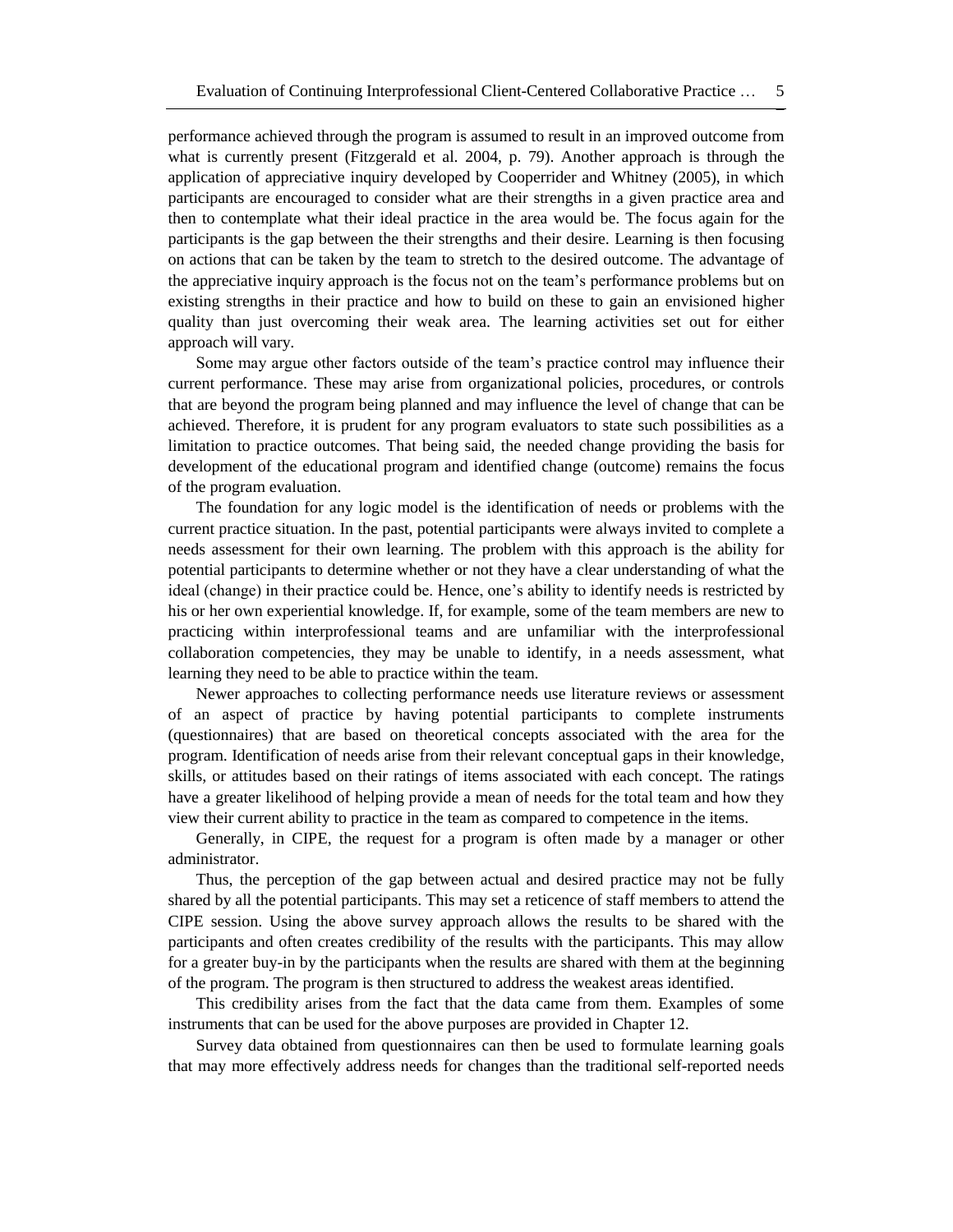assessments. Using such approaches to gather information can provide a baseline of knowledge for shaping the program. Thus, general needs assessment may lack the above level of rigor and can fall short of helping to identify needed changes in practice. A case study will be provided to assist in demonstrating application of a program logic model (see Figure xiv) to a continuing education program.



Figure xiv. Program logic model components.

#### **CASE STUDY**

Charles Sawyer is an administrator of a newly established family health team in a small rural community. The team includes two family physicians, two nurse practitioners, one registered nurse, one registered dietitian, one social worker, two receptionists, and one administrator. The intent was that the team would work collaboratively to provide clientcentered care. Charles arrived in his role 1 year ago and began to hear from both staff and clients that team members often did not know what other members were communicating to their clients and the same information was often being asked of the same clients.

Charles received a report about an error in care of one of their clinic clients from the regional health board representative following a complaint from a client. An error in both the client's assessment and diagnosis had occurred. This error resulted in the client being rushed by ambulance to the referral hospital Emergency Room in heart failure. Charles received the report and then brought staff involved in the incident together to discuss what might have caused this incident and what changes need to be made to ensure such an error does not occur again. It became clear that one of the physicians had seen the client and ordered puffers to resolve a breathing problem and sent the client on her way. The client returned 2 days later to report she was no better and finding her breathing more difficult. This time one of the nurse practitioners assessed her and noted swelling in her ankles and also wet rales in her chest. She sent a note to the physician about the new findings and suggested that this client needed a cardiac workup. The physician, not having worked with this nurse practitioner before, questioned her assessment and chose to continue on the previous treatment plan. Although the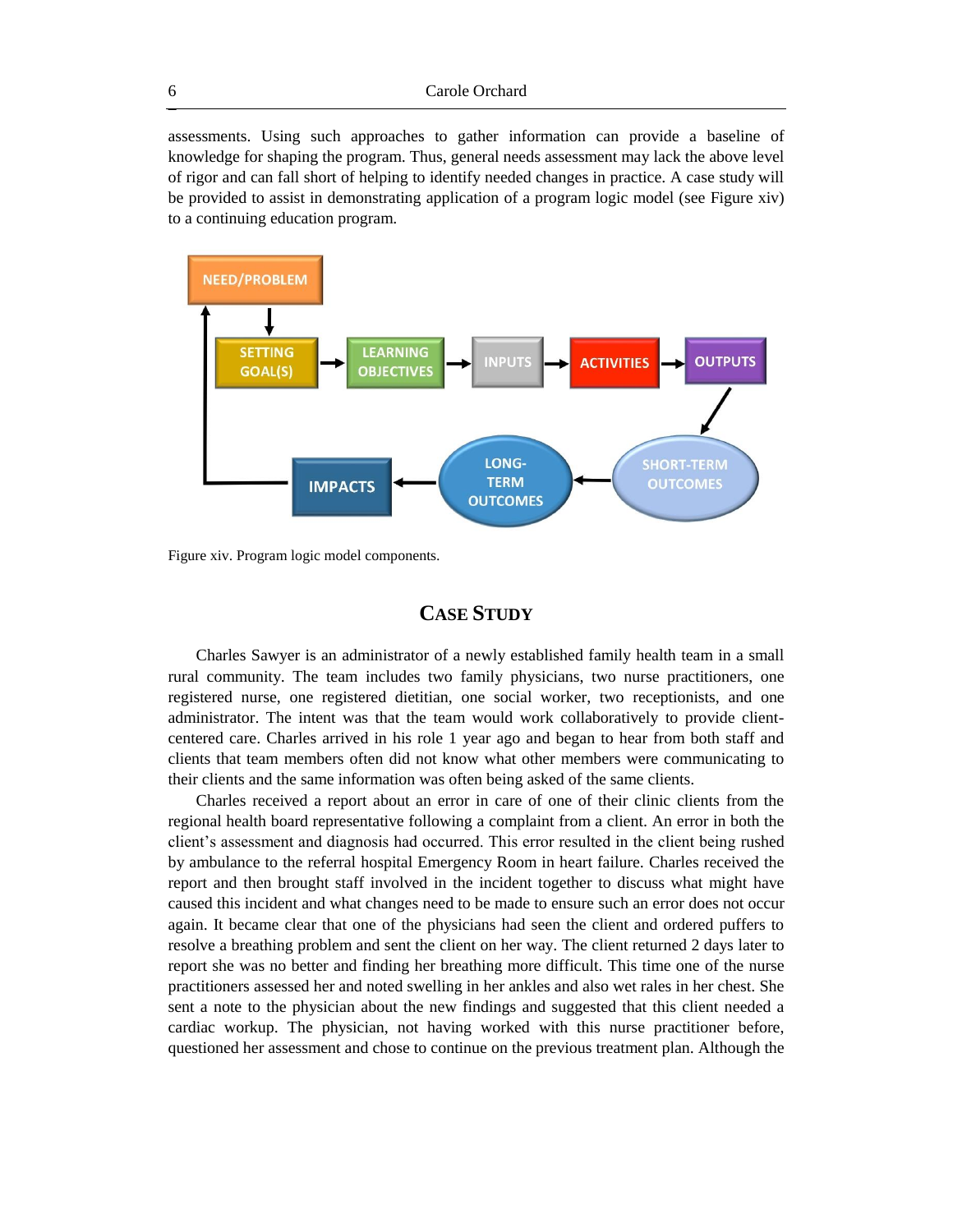nurse practitioner tried to politely challenge this decision, her concerns were ignored. The receptionist also commented to the nurse practitioner that the client's husband had indicated to her that he did not feel the first treatment was 'right.'

Charles felt that the outcome of his findings from the case was a clear indication that the team was not employing collaborative practice, and staff input into discussions was not being valued or listened to by the physician. In this case, Charles was also concerned that the power being exerted over the nurse practitioner by the physician was resulting in ethical problems for the nurse practitioner. He had read in research studies that such situations could lead to turnover intent.

Charles began by starting to draw up a PLM to help him in determining how to address this teamwork problem. The outcome needed to be interprofessional client-centered collaborative practice with a particular focus on four interprofessional competencies: clientand family-centered care, interprofessional communications, team functioning, and interprofessional conflict resolution. He contacted the IPE office in the nearby university to seek assistance. Charles and the faculty member both agreed to consider asking the staff to complete two instruments: (a) the Interprofessional Socialization and Valuing Scale (King, Shaw, Orchard, and Miller 2010) that measures their socialization towards working interprofessionally and (b) the Assessment of Interprofessional Team Collaboration Scale (Orchard, King, Khalili, and Bezzina 2013) that measures the team's client-centered collaborative practice. Charles approached the staff to ask if they would be willing to complete these instruments. He was surprised that all staff agreed. They commented that they wanted to ensure another error in care did not occur. The outcome of this assessment identified their attitudes towards working with each other were interfering with their socialization towards wanting to work together, and their partnership with their clients and each other as well as cooperation amongst team members were also weak areas. After further consultation, the IPE expert at the university suggested that Charles and his staff pick only one area to focus on first. The staff felt that their cooperation with each other was the most important area to work on. Charles then asked staff members if they would like to help in developing the program. Two members indicated their willingness (a nurse practitioner and a family physician).

The first step in developing the PLM was to identify the change that they wanted to see in their team practice. The planning group felt they wanted to be more client and family focused, and to be valued by all team members for the knowledge, skills, and expertise they bring into care planning within the collaborative team. They also wanted to explore ways to include clients and family members more in their care. This meant that two foci would be considered:

- Goal #1: Collaborative teamwork with each other.
- Goal #2: How to include clients and family members in their care.

In the next step they needed to consider what learning objectives would be needed to achieve each goal. The learning outcomes for Goal #1 resulted in identification of seven learning objectives:

- 1. To gain an understanding of what constitutes interprofessional cooperative team practices.
- 2. To discuss how to apply cooperation to their teamwork.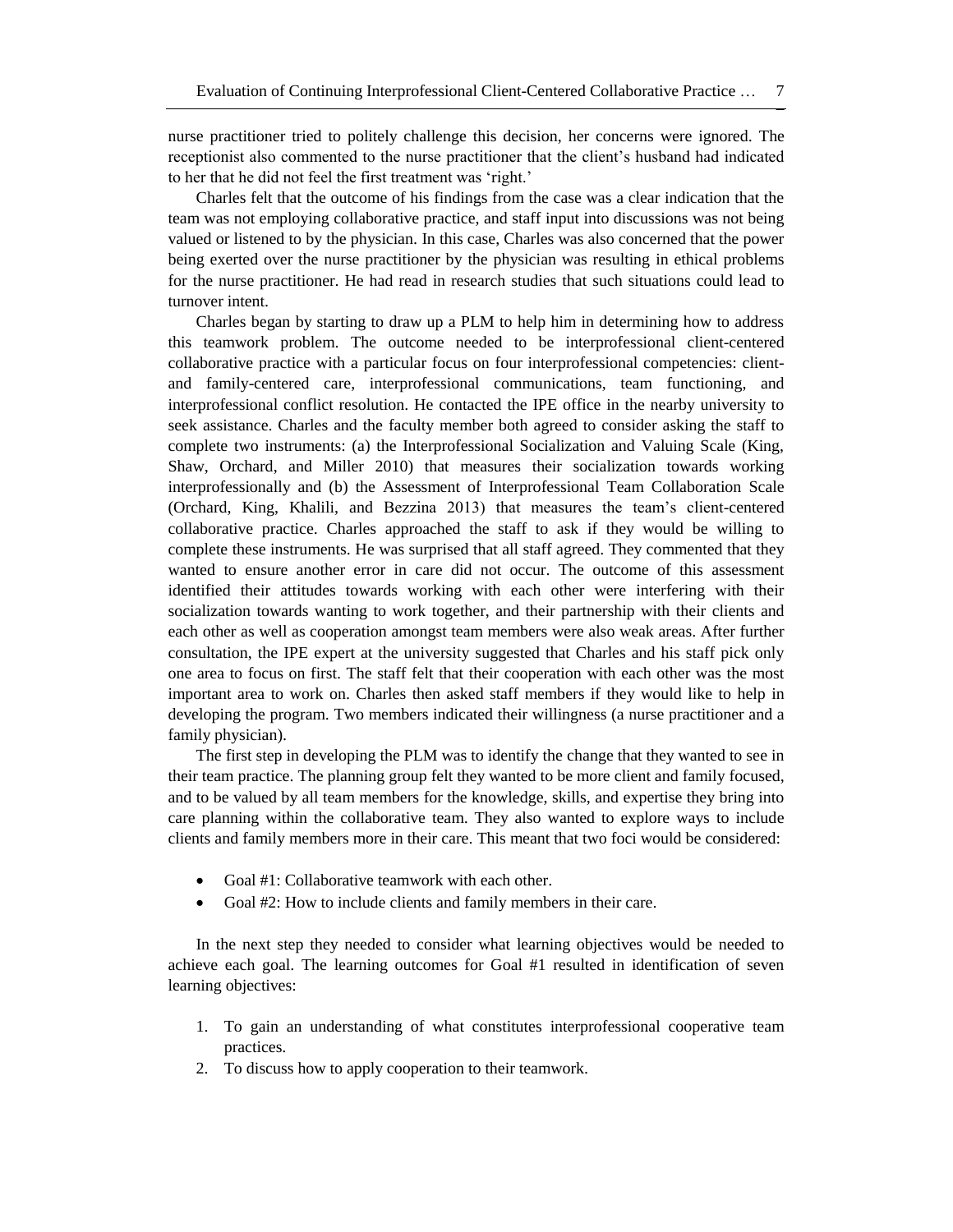- 3. To identify what they already do to support cooperative team practices.
- 4. To identify what they would like to see demonstrated in the team to support cooperative team practices.
- 5. To assess the gap between current cooperation in the team and what would be the ideal.
- 6. To determine what action they will take to overcome the gap.
- 7. To choose how they will assess when the ideal cooperative teamwork is demonstrated.

The planning group began with the first learning objective and considered what *inputs* (resources) they would need to be able to achieve this objective. Resources they identified included (a) literature about cooperation in team working that would identify the knowledge, skills, and attitudes needed for the team to be able to achieve the goal; (b) the clinic staff to participate in a team-building program; (c) a facilitator with expertise in teamwork cooperation to support the learning; (d) time release from providing care to deliver the program so all staff could participate; (e) a place to hold the learning sessions; (f) flip charts and markers; (g) a projector and laptop computer; (h) learning materials; and (i) data related to team cooperation from the baseline survey.

Next the planning group sought a meeting with the interprofessional expert from the university IPE office to assist in helping them to consider what *learning activities* would help to achieve their objective. The IPE expert explored with them three key areas: (a) setting principles for working with each other; (b) understanding each other's roles, knowledge, skills, and expertise; and (c) creating guidelines for communicating with each other and dealing with disagreements. Each of these areas was considered as a learning activity in the PLM. Their university colleague guided the planning group in how to develop their learning activity by exploring the first key area — setting principles for working with each other. She shared one potential strategy they could use. This strategy applies a modified nominal group process in which each staff member is asked to write down on a post-it note (using one note per idea) how they want to be treated by each other, then all staff share their ideas and post these on a flip chart. The group is encouraged to identify and eliminate duplications and have staff members rate the most important remaining items to them by using five votes each. The facilitator then adds up the votes and the top five ideas are translated into statements that reflect what the team's principles are for working with each other. The members are then encouraged to use these principles to hold each other accountable as to how they behave with each other.

Charles realized that these steps also help to identify the *outputs* for this objective, that is the development of a set of principles for working with each other and also looking at a way to track when staff have used reminders with each other about the principles. This then led the planning group considering what should be the *short-term outcomes* for this objective. Planning group members suggested development of a short checklist for staff to complete to record each time they used the principles with each other, and further they could create a simple questionnaire to rate on a 5-point ratings scale (from  $1 = not$  at all to  $5 = all$  the time) their perceptions of how they feel respected, listened to, and valued for their expertise. This assessment would be carried out once a year on an ongoing basis, and the results would be reported back to all staff. They then considered how to determine what the *long-term outcomes* should be. They finally came up with the idea that if staff really cooperated with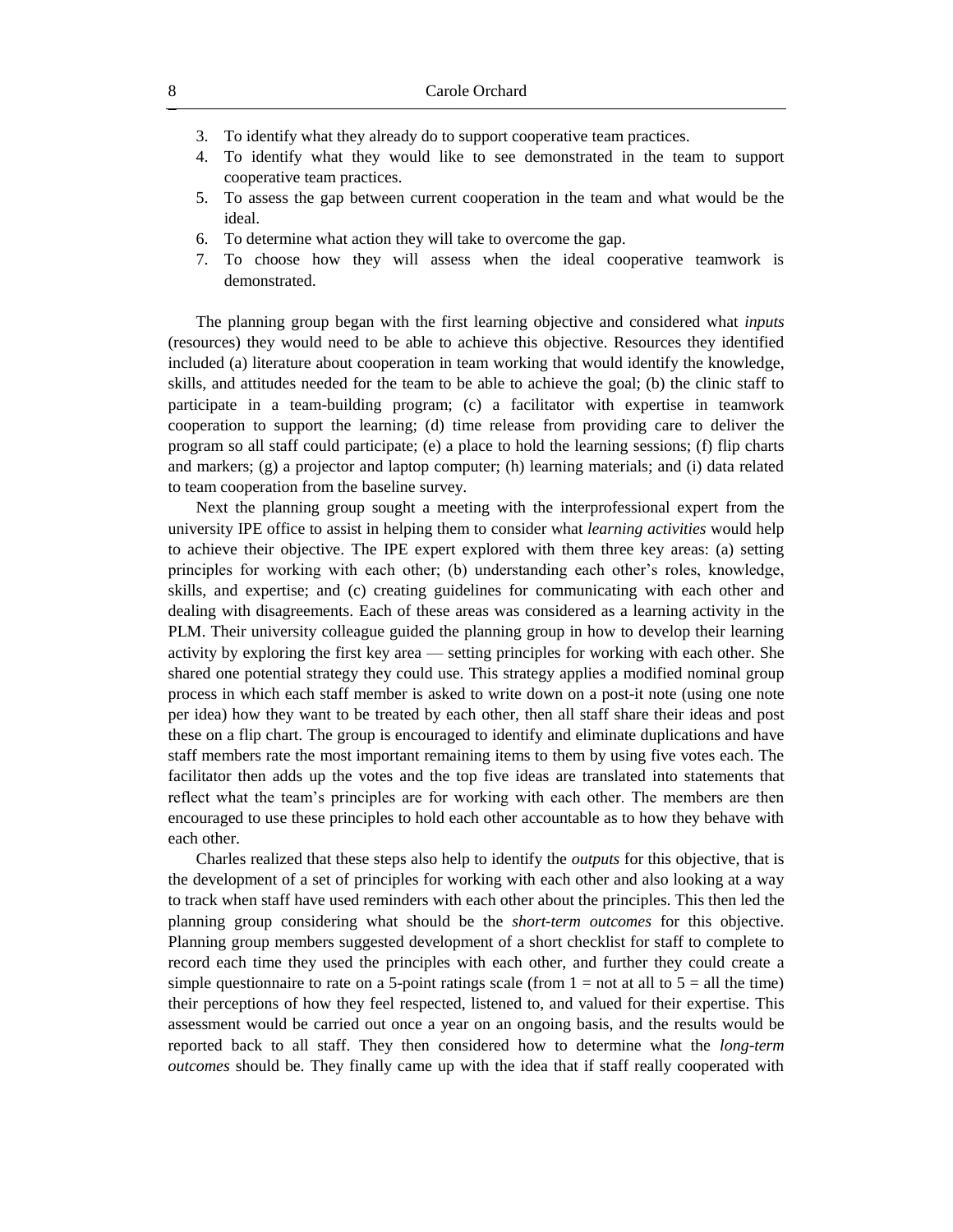each other in the team, then no one would want to leave the team, so turnover would be one indicator. They had also heard that absenteeism should decrease and, therefore, could be assessed by Charles and reported back to the team annually as well. The planning group also noted that, since they are a relatively new team, it will be difficult to do a comparison from before their current practices in these areas, but the current figures would be used as the standard against which to assess the future rates.

Finally the *impact* of team changes in cooperating with each other could be assessed by asking their clients and family members about how well the staff members work with each other, and in supporting their care. Thus, Charles and the planning group had worked through one of activities for one of the learning objectives within one of the goals set. Their complete PLM would take more time to develop. He also knew that this was just the start of the process for transforming his clinic group into a client-centered and collaborative team.

#### **DISCUSSION**

Within the above case study the inputs equate to the presage in the Freeth and Reeves' (2004) framework, while the activities relate to Levels 2a, 2b, 3, and 4b from Kirkpatrick-Barr's assessment learning framework (Carpenter et al. 2006, p. 148).

This example also focused on several of the principles for practice advocated by Armitage et al. (2008). The location of the case also allows the impact to assist in determining an aspect of interprofessional practice associated with Greenfield et al.'s (2010) IPAF.

Hence the above discussion and example of the application of a PLM provides a means for evaluating a continuing interprofessional education program. Furthermore, the PLM for evaluating the program also meets the four criteria set out by Fitzpatrick et al. (2004): (a) *accuracy*, identifying a real problem in the practice environment provides an accurate focus for the program; (b) the program will have *utility* since the learning provided will address changes in practice needed to improve client care; (c) the program's *feasibility* will be achieved by assessing the impact of the team performance change using practical and available evidence identified by the planning group and based on team's data results; and (d) the evaluation will have *propriety,* since collection of evidence about the change is designed to solicit information without coercion from those involved either in making the change or as recipients of the change.

#### **CONCLUSION**

CIPE without attention to well-designed program evaluation limits the ability to ensure the design of the program is based on available resources, with learning activities flowing from participants' identified weaknesses in performance, and assessed against short-term evaluation of goal achievement. The transfer of learning into team practice is then evaluated as a long-term outcome that is compared with change in team performance from the reason for the CIPE program. In the next chapter the focus will shift to the assessment of the learning within each individual.